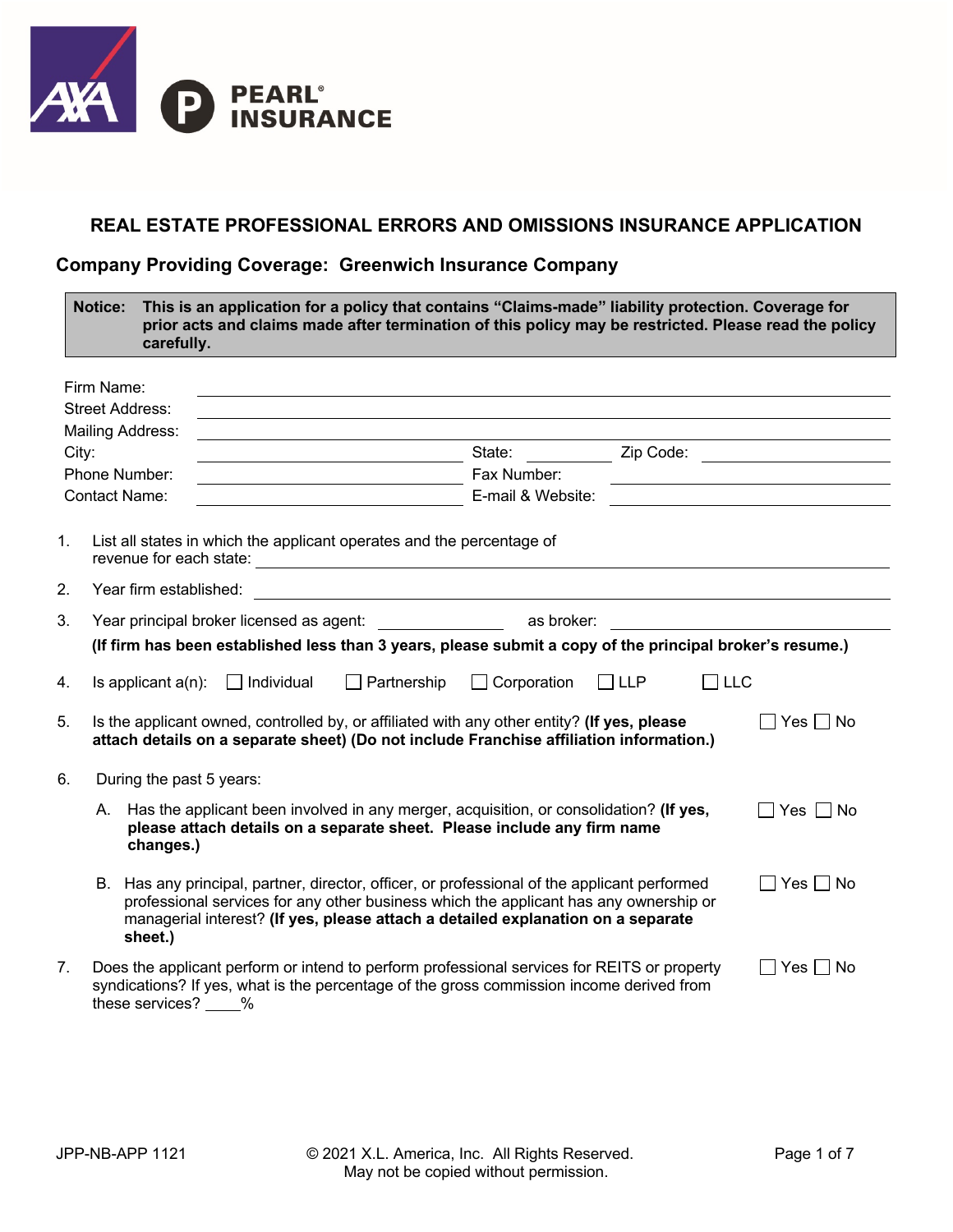| <b>Insurance Agent</b><br><b>Information</b> | <b>Name</b>                                                                                            | Agent License Number |
|----------------------------------------------|--------------------------------------------------------------------------------------------------------|----------------------|
| <b>Return to:</b>                            | Pearl Insurance phone 800.289.8170<br>1200 East Glen Ave. fax 309.688.5820<br>Peoria Heights, IL 61616 |                      |

8. **Real Estate Services: Please indicate the Applicant's total gross commission income or fees derived from each of the following real estate services.**

**Please note: Total gross commission income or fees are those which are paid to the Applicant for the listing or sale of real estate before commission or fees to sales persons representing the applicant firm, but after commissions or fees to other firms. If new company, please estimate/project commissions income/fees for the next 12 months.**

| <b>Real Estate Services</b>                                                      | <b>Last 12 Months</b><br><b>Commissions/Fees</b> | <b>Last 12 Months</b><br># of Transactions |
|----------------------------------------------------------------------------------|--------------------------------------------------|--------------------------------------------|
|                                                                                  |                                                  |                                            |
| <b>Residential Sales and Leasing</b>                                             |                                                  |                                            |
| 1-4 Family Dwellings                                                             |                                                  |                                            |
| Properties Owned by Applicant or Agent                                           |                                                  |                                            |
| <b>Non-Residential Sales and Leasing</b>                                         |                                                  |                                            |
| <b>Commercial Properties</b>                                                     |                                                  |                                            |
| Sale of Land (Developed or<br>Undeveloped)                                       |                                                  |                                            |
| Properties Owned by Applicant or Agent                                           |                                                  |                                            |
| <b>Real Estate Consulting</b><br>(Provide a detailed explanation of<br>services) |                                                  |                                            |
| <b>Other Services</b>                                                            |                                                  |                                            |
| Sale of Business Opportunities                                                   |                                                  |                                            |
| Real Estate Development or<br>Construction                                       |                                                  |                                            |
| Appraising, Auctioning, Mortgage<br>Brokering, and Property Management*          |                                                  |                                            |
| Referrals/BPO's/CMA's                                                            |                                                  |                                            |
| Other (describe on separate sheet)                                               |                                                  |                                            |
| <b>TOTALS</b>                                                                    |                                                  |                                            |

*\* If you have commission/fees derived from Appraising, Auctioning, Mortgage Brokering or Property Management, please complete Other Real Estate Services Supplemental Application.*

**Estimated Gross Commission Income/Fees for next 12 months**: \$

**Total Gross Commission Income/Fees from previous year to that reported above:** \$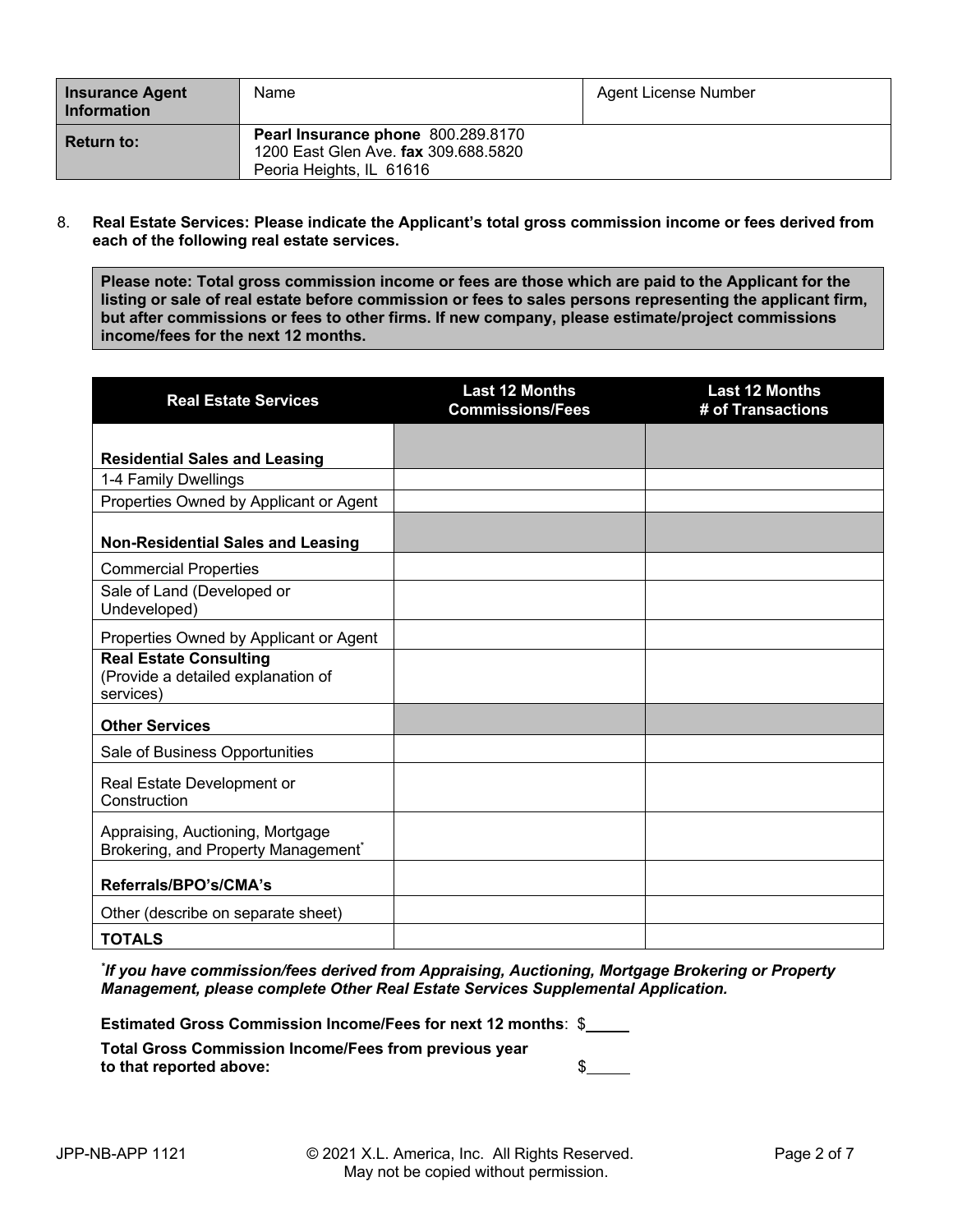9. **Staff Information:** Please list the total number of staff for each of the following: (List each person only once, identifying their primary area of responsibility)

|                                                            | <b>Agents Earning</b><br><b>More than \$20,000</b><br>in commission | <b>Agents Earning</b><br><b>Less than \$20,000</b><br>in commission | No Income |
|------------------------------------------------------------|---------------------------------------------------------------------|---------------------------------------------------------------------|-----------|
| Real Estate Agents/Brokers/Independent                     |                                                                     |                                                                     |           |
| Contractors                                                |                                                                     |                                                                     |           |
| REALTOR <sup>®</sup> Assistants (licensed &<br>unlicensed) |                                                                     |                                                                     |           |
| <b>Property Managers</b>                                   |                                                                     |                                                                     |           |
| Appraisers                                                 |                                                                     |                                                                     |           |
| Auctioneers                                                |                                                                     |                                                                     |           |
| Mortgage Brokers                                           |                                                                     |                                                                     |           |
| <b>Real Estate Consultants</b>                             |                                                                     |                                                                     |           |
| Referral Agents (referring only to applicant)              |                                                                     |                                                                     |           |
| Clerical                                                   |                                                                     |                                                                     |           |
| Other (please describe)                                    |                                                                     |                                                                     |           |
| <b>TOTAL</b>                                               |                                                                     |                                                                     |           |

#### **Underwriting Information**

|     | 10. Do at least 15% of all licensees hold a professional designation? (Such as GRI, Broker,<br>Associate Broker)                                                                                                                                                           | Yes I I No    |
|-----|----------------------------------------------------------------------------------------------------------------------------------------------------------------------------------------------------------------------------------------------------------------------------|---------------|
|     | 11. Have at least 50% of all licensees participated in an accredited real estate continuing<br>education program?                                                                                                                                                          | Yes I No      |
| 12. | Does the applicant offer a Home Warranty Program to all residential clients?                                                                                                                                                                                               | $Yes \Box No$ |
|     | 13. Does the applicant use a standard contract form for the listing and sale of all Real Estate<br>approved by a board of REALTORS® or state association of REALTORS®? (If no, please<br>explain on a separate sheet why nonstandard forms are used.)                      | $Yes \Box No$ |
|     | 14. Does any client represent more than 25% of the applicant's annual income? (If yes, please<br>provide details on as separate sheet. Please include: name of the entity, percentage of<br>revenues from that entity and the expected percentage for the next 12 months.) | Yes     No    |
|     | 15. Do all of the applicant's brokers and salespersons disclose to their clients, in writing, the legal<br>nature of their relationship (i. e. whether the salesperson is representing the buyer/seller or<br>both?)                                                       | Yes   No      |
|     | 16. During the last 12 months, what percentage of transactions did the applicant represent<br>both the buyer and the seller? If a new firm, provide us with the estimated percentage.                                                                                      | %             |
|     | 17. During the last 12 months, what percentage of transactions was derived from                                                                                                                                                                                            | $\%$          |
|     | REO's/Foreclosures/Short Sales? If a new firm, provide us with the estimated<br>percentage.                                                                                                                                                                                |               |
|     | If Question 17 is greater than 0%, does the applicant utilize a neutral third party loss<br>mitigation service for all REOs/Foreclosures/Short Sale Transactions?                                                                                                          | No<br>Yes     |
|     | 18. In the past year, what was the average value of properties sold by applicant?                                                                                                                                                                                          | \$            |
|     |                                                                                                                                                                                                                                                                            |               |

JPP-NB-APP 1121 © 2021 X.L. America, Inc. All Rights Reserved. Page 3 of 7 May not be copied without permission.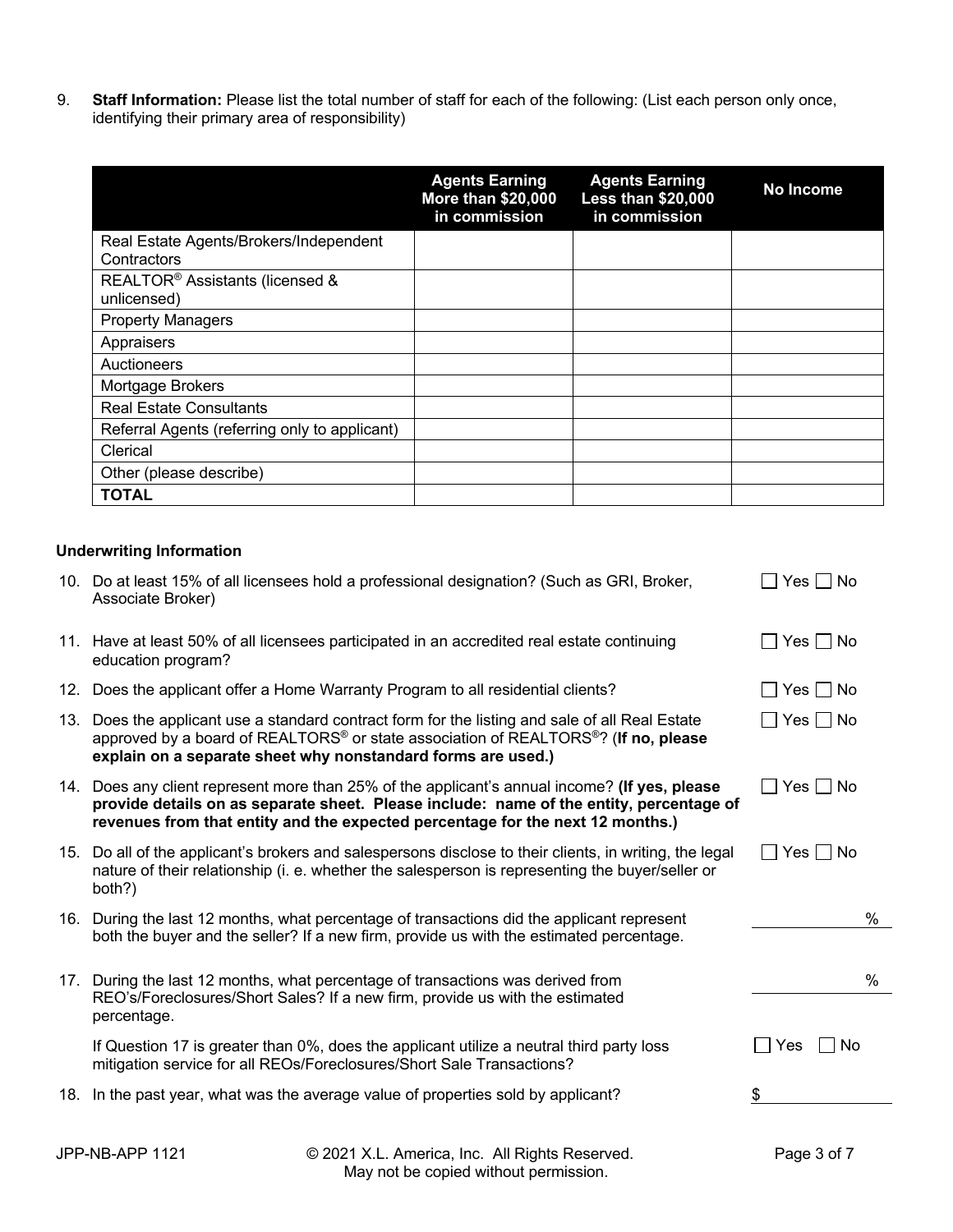|     | 19. Does the applicant have a written procedures manual, including procedures on how to<br>handle complaints and compliance with Federal, State and Local statutes?                             | Yes     No  |
|-----|-------------------------------------------------------------------------------------------------------------------------------------------------------------------------------------------------|-------------|
| 20. | Does the applicant's standard contract include wording that recommends the use of<br>alternative dispute resolution techniques, such as arbitration or mediation, to settle client<br>disputes? | Yes      No |
|     | 21. Does the applicant have a formalized training program for all professionals and staff?                                                                                                      | Yes   No    |

#### **Insurance History**

22. Please provide the applicant's prior Errors and Omissions Insurance history and a copy of your current policy declarations page.

| No prior<br>Insurance           | <b>Insurer</b> | <b>Limits of</b><br>Liability | <b>Deductible</b> | <b>Premium</b>       | <b>Policy Period</b>                               | <b>Policy</b><br><b>Retroactive</b><br>Date (If<br>applicable) |  |
|---------------------------------|----------------|-------------------------------|-------------------|----------------------|----------------------------------------------------|----------------------------------------------------------------|--|
| <b>Current Year</b>             |                | \$                            | \$                | \$                   |                                                    |                                                                |  |
| Previous Year 1                 |                | \$                            | \$                | \$                   |                                                    |                                                                |  |
| <b>Previous Year 2</b>          |                | \$                            | \$                | \$                   |                                                    |                                                                |  |
| Previous Year 3                 |                | \$                            | \$                | \$                   |                                                    |                                                                |  |
| Previous Year 4                 |                | \$                            | \$                | \$                   |                                                    |                                                                |  |
| 23. Desired limit of insurance: | \$             | Each Claim                    | \$                | Aggregate            |                                                    |                                                                |  |
| 24. Desired deductible:         | \$             | Each Claim                    |                   | \$25,000 or higher.) | (Please attach financial statement for deductibles |                                                                |  |

#### **Note: The applicant's disclosure of claim information by responding to the following questions does not indicate nor imply, in any way, that any act or omissions is covered by this policy**

25. During the past 5 years:

|     |    | A. Have any principals, partners, directors, officers or other professionals been subject<br>to disciplinary action by any regulatory agency or association or have they ever had<br>their license revoked or suspended? (If yes, please attach a detailed explanation<br>on a separate sheet.)                                                                                                                                                                                                                                          | Yes   No     |
|-----|----|------------------------------------------------------------------------------------------------------------------------------------------------------------------------------------------------------------------------------------------------------------------------------------------------------------------------------------------------------------------------------------------------------------------------------------------------------------------------------------------------------------------------------------------|--------------|
|     | В. | After inquiry, have any errors and omissions claims been made against the<br>applicant, or any of their past or present principals, partners, directors, officers, or<br>other professionals? (If yes, please submit copies of your carrier's loss reports<br>for the past 5 years, or if your loss report is not available, for each claim being<br>reported, complete the claim supplemental form. If any claim is over \$10,000,<br>whether submitting a carrier loss report or not, please complete the claim<br>supplemental form.) | Yes     No   |
|     | C. | Has any similar errors or omissions coverage been cancelled, declined, or non-<br>renewed? (Not applicable to Missouri applicants.) (If yes, please attach a detailed<br>explanation on a separate sheet.)                                                                                                                                                                                                                                                                                                                               | Yes   No     |
| 26. |    | After inquiry, does the applicant, or any principals, partners, directors, officers or other<br>professionals have knowledge or information of any circumstance or incident, or any<br>allegation or contention of any incident, which may result in any claim being made against<br>them? (If yes, please complete the claim supplemental form.)                                                                                                                                                                                        | ∣ Yes ∐ No   |
| 27. |    | If you answered yes to "25.B.", have these incidents been reported to the applicant's former<br>or current insurers.                                                                                                                                                                                                                                                                                                                                                                                                                     | Yes I<br>No. |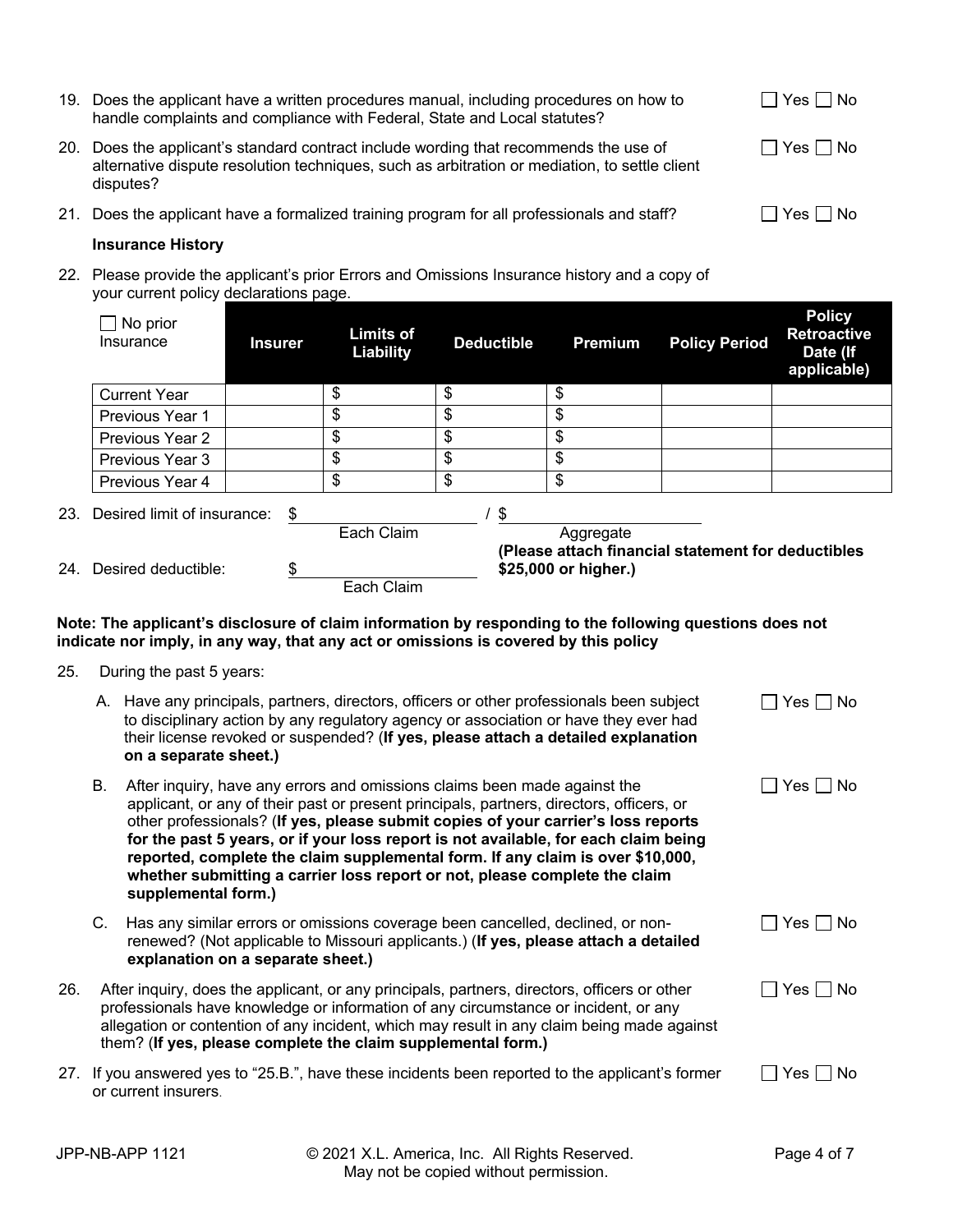# **IMPORTANT Circumstances or incidents that might reasonably be expected to be the basis of a claim must be reported to the applicant's current insurer before the claim reporting period expires.**

| 28. Have you purchased any extended reporting period endorsement or tail coverage? (If yes, | $\Box$ Yes $\Box$ No |
|---------------------------------------------------------------------------------------------|----------------------|
| please attach a copy of the endorsement including the effective and expiration              |                      |
| dates.)                                                                                     |                      |

#### **APPLICANT FRAUD WARNINGS**

**NOTICE TO ALABAMA APPLICANTS:** Any person who knowingly presents a false or fraudulent claim for payment of a loss or benefit or who knowingly presents false information in an application for insurance is guilty of a crime and may be subject to restitution fines or confinement in prison, or any combination thereof.

**NOTICE TO ARKANSAS APPLICANTS:** Any person who knowingly presents a false or fraudulent claim for payment of a loss or benefit or knowingly presents false information in an application for insurance is guilty of a crime and may be subject to fines and confinement in prison.

**NOTICE TO CALIFORNIA APPLICANTS: All applications for liability insurance and all claim forms:** For your protection California law requires the following to appear on this form: Any person who knowingly presents false or fraudulent information to obtain or amend insurance coverage or to make a claim for the payment of a loss is guilty of a crime and may be subject to fines and confinement in state prison.

**NOTICE TO COLORADO APPLICANTS: It is unlawful to knowingly provide false, incomplete, or misleading facts or information to an insurance company for the purpose of defrauding or attempting to defraud the company. Penalties may include imprisonment, fines, denial of insurance and civil damages. Any insurance company or agent of an insurance company who knowingly provides false, incomplete, or misleading facts or information to a policyholder or claimant for the purpose of defrauding or attempting to defraud the policyholder or claimant with regard to a settlement or award payable from insurance proceeds shall be reported to the Colorado Division of Insurance within the Department of Regulatory Agencies.**

**NOTICE TO DISTRICT OF COLUMBIA APPLICANTS: WARNING:** It is a crime to provide false or misleading information to an insurer for the purpose of defrauding the insurer or any other person. Penalties include imprisonment and/or fines. In addition, an insurer may deny insurance benefits if false information materially related to a claim was provided by the applicant.

**NOTICE TO FLORIDA APPLICANTS:** Any person who knowingly and with intent to injure, defraud, or deceive any insurer files a statement of claim or an application containing any false, incomplete, or misleading information is guilty of a felony of the third degree.

**NOTICE TO KANSAS APPLICANTS:** A "fraudulent insurance act" means an act committed by any person who, knowingly and with intent to defraud, presents, causes to be presented or prepares with knowledge or belief that it will be presented to or by an insurer, purported insurer, broker or any agent thereof, any written, electronic, electronic impulse, facsimile, magnetic, oral, or telephonic communication or statement as part of, or in support of, an application for the issuance of, or the rating of an insurance policy for personal or commercial insurance, or a claim for payment or other benefit pursuant to an insurance policy for commercial or personal insurance that such person knows to contain materially false information concerning any fact material thereto; or conceals, for the purpose of misleading, information concerning any fact material thereto.

**NOTICE TO KENTUCKY APPLICANTS:** Any person who knowingly and with intent to defraud any insurance company or other person files an application for insurance containing any materially false information or conceals, for the purpose of misleading, information concerning any fact material thereto commits a fraudulent insurance act, which is a crime.

**NOTICE TO LOUISIANA APPLICANTS:** Any person who knowingly presents a false or fraudulent claim for payment of a loss or benefit or knowingly presents false information in an application for insurance is guilty of a crime and may be subject to fines and confinement in prison.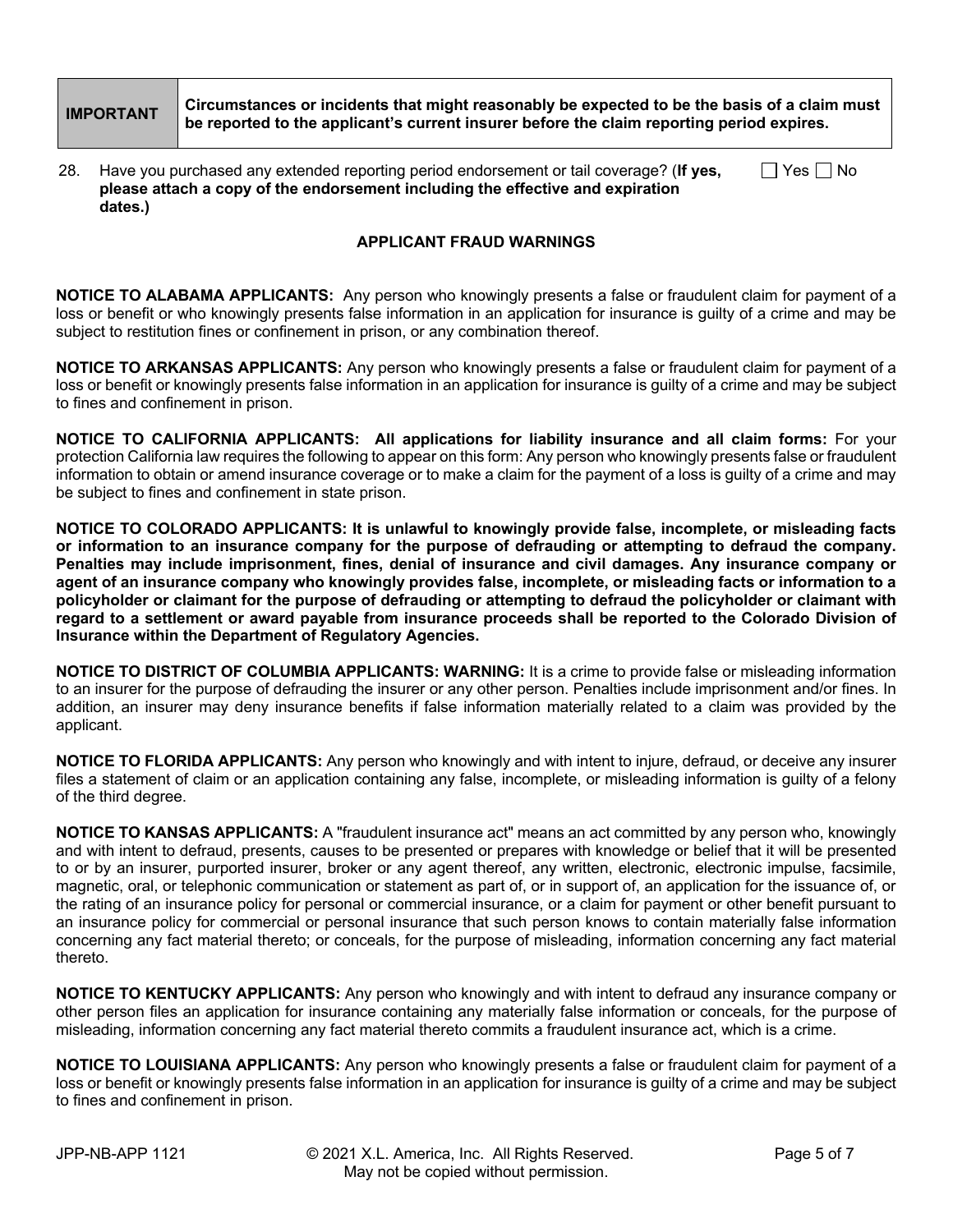**NOTICE TO MAINE APPLICANTS:** It is a crime to knowingly provide false, incomplete or misleading information to an insurance company for the purpose of defrauding the company. Penalties may include imprisonment, fines, or denial of insurance benefits.

**NOTICE TO MARYLAND APPLICANTS:** Any person who knowingly or willfully presents a false or fraudulent claim for payment of a loss or benefit or who knowingly or willfully presents false information in an application for insurance is guilty of a crime and may be subject to fines and confinement in prison.

**NOTICE TO NEW JERSEY APPLICANTS:** Any person who includes any false or misleading information on an application for an insurance policy is subject to criminal and civil penalties.

**NOTICE TO NEW MEXICO APPLICANTS:** ANY PERSON WHO KNOWINGLY PRESENTS A FALSE OR FRAUDULENT CLAIM FOR PAYMENT OF A LOSS OR BENEFIT OR KNOWINGLY PRESENTS FALSE INFORMATION IN AN APPLICATION FOR INSURANCE IS GUILTY OF A CRIME AND MAY BE SUBJECT TO CIVIL FINES AND CRIMINAL PENALTIES.

**NOTICE TO OHIO APPLICANTS:** Any person who, with intent to defraud or knowing that he is facilitating a fraud against an insurer, submits an application or files a claim containing a false or deceptive statement is guilty of insurance fraud.

**NOTICE TO OKLAHOMA APPLICANTS: WARNING:** Any person who knowingly, and with intent to injure, defraud or deceive any insurer, makes any claim for the proceeds of an insurance policy containing any false, incomplete or misleading information is guilty of a felony.

**NOTICE TO PENNSYLVANIA APPLICANTS:** Any person who knowingly and with intent to defraud any insurance company or other person files an application for insurance or statement of claim containing any materially false information or conceals for the purpose of misleading, information concerning any fact material thereto commits a fraudulent insurance act, which is a crime and subjects such person to criminal and civil penalties.

**NOTICE TO PUERTO RICO APPLICANTS: Any person who knowingly and with the intention of defrauding presents false information in an insurance application, or presents, helps, or causes the presentation of a fraudulent claim for the payment of a loss or any other benefit, or presents more than one claim for the same damage or loss, shall incur a felony and, upon conviction, shall be sanctioned for each violation by a fine of not less than five thousand dollars (\$5,000) and not more than ten thousand dollars (\$10,000), or a fixed term of imprisonment for three (3) years, or both penalties. Should aggravating circumstances [be] present, the penalty thus established may be increased to a maximum of five (5) years, if extenuating circumstances are present, it may be reduced to a minimum of two (2) years.**

**NOTICE TO RHODE ISLAND APPLICANTS:** Any person who knowingly presents a false or fraudulent claim for payment of a loss or benefit or knowingly presents false information in an application for insurance is guilty of a crime and may be subject to fines and confinement in prison.

**NOTICE TO TENNESSEE APPLICANTS:** It is a crime to knowingly provide false, incomplete or misleading information to an insurance company for the purpose of defrauding the company. Penalties include imprisonment, fines and denial of insurance benefits.

**NOTICE TO VIRGINIA APPLICANTS:** It is a crime to knowingly provide false, incomplete or misleading information to an insurance company for the purpose of defrauding the company. Penalties include imprisonment, fines and denial of insurance benefits.

**NOTICE TO WASHINGTON APPLICANTS:** It is a crime to knowingly provide false, incomplete or misleading information to an insurance company for the purpose of defrauding the company. Penalties include imprisonment, fines and denial of insurance benefits.

**NOTICE TO WEST VIRGINIA APPLICANTS:** Any person who knowingly presents a false or fraudulent claim for payment of a loss or benefit or knowingly presents false information in an application for insurance is guilty of a crime and may be subject to fines and confinement in prison.